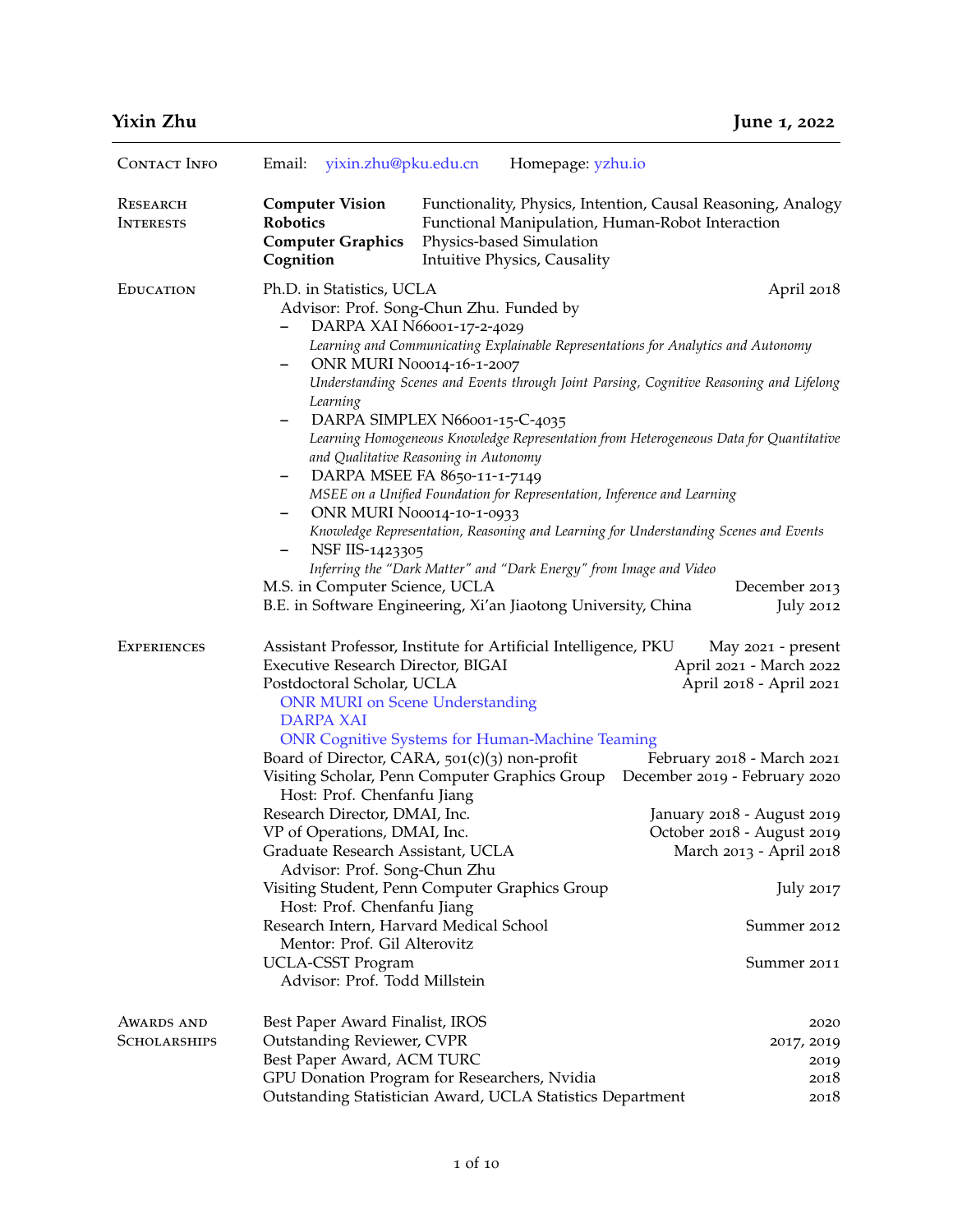|                         |  | RAS Travel Award, ICRA<br>Doctoral Student Travel Award, UCLA<br>Doctoral Student Travel Award, UCLA Statistics Department<br>Sponsorship for VisionMeetsCognition Workshop at CVPR, Intel<br>Fellowship, University of California, Los Angeles<br>CUDA Hardware Donation Program for Researchers, Nvidia<br>Google Scholarship, Google<br>UCLA-CSST Scholarship, University of California, Los Angeles<br>Samsung Scholarship, Samsung | 2018<br>2017<br>2017, 2018<br>2017<br>$2015 - 2018$<br>2014<br>2011<br>2011<br>2010 |
|-------------------------|--|-----------------------------------------------------------------------------------------------------------------------------------------------------------------------------------------------------------------------------------------------------------------------------------------------------------------------------------------------------------------------------------------------------------------------------------------|-------------------------------------------------------------------------------------|
| PREPRINTS               |  | * denotes equal contribution<br>[6] G. Jiang*, M. Xu*, S.-C. Zhu, W. Han, C. Zhang, and Y. Zhu.<br>MPI: Evaluating and Inducing Personality in Pre-trained Language Models.<br>arXiv:2206.07550.                                                                                                                                                                                                                                        |                                                                                     |
|                         |  | [5] C. Xu, Y. Chen, H. Wang, S.-C. Zhu, Y. Zhu, and S. Huang.<br>PartAfford: Part-level Affordance Discovery from 3D Objects.<br>arXiv:2202.13519.                                                                                                                                                                                                                                                                                      |                                                                                     |
|                         |  | [4] S. Qiu <sup>*</sup> , S. Xie <sup>*</sup> , L. Fan, T. Gao, S.-C. Zhu, and <b>Y. Zhu</b> .<br>Emergent Graphical Conventions in a Visual Communication Game.<br>arXiv:2111.14210.                                                                                                                                                                                                                                                   |                                                                                     |
|                         |  | [3] C. Zhang*, S. Xie*, B. Jia*, Y. N. Wu, S.-C. Zhu, and Y. Zhu.<br>Learning Algebraic Representation for Systematic Generalization in Abstract Reasoning.<br>arXiv:2111.12990.                                                                                                                                                                                                                                                        |                                                                                     |
|                         |  | [2] Q. Li, S. Huang, Y. Hong, Y. Zhu, Y. N. Wu, and S.-C. Zhu.<br>A HINT from Arithmetic: On Systematic Generalization of Perception, Syntax, and Semantics.<br>arXiv:2103.01403.                                                                                                                                                                                                                                                       |                                                                                     |
|                         |  | [1] S. Xie, X. Ma, P. Yu, Y. Zhu, Y. N. Wu, and S.-C. Zhu.<br>HALMA: Humanlike Abstraction Learning Meets Affordancein Rapid Problem Solving.<br>arXiv:2102.11344.                                                                                                                                                                                                                                                                      |                                                                                     |
| JOURNAL<br>PUBLICATIONS |  | * denotes equal contribution<br>[11] Y. Su, Y. Jiang, Y. Zhu, H. Liu.<br>Object Gathering with a Tethered Robot Duo.<br>IEEE Robotics and Automation Letters (RA-L) 7.2 (2022).<br>doi:10.1109/LRA.2022.3141828                                                                                                                                                                                                                         |                                                                                     |
|                         |  | [10] T. Liu, Z. Liu, Z. Jiao, Y. Zhu⊠, and S.-C. Zhu.<br>Synthesizing Diverse and Physically Stable Grasps with Arbitrary Hand Structures using<br>Differentiable Force Closure Estimator.<br>IEEE Robotics and Automation Letters (RA-L) 7.1 (2022).<br>doi:10.1109/LRA.2021.3129138                                                                                                                                                   |                                                                                     |
|                         |  | [9] H. Liu, Y. Zhu $\boxtimes$ , and S.-C. Zhu.<br>Patching interpretable And-Or-Graph knowledge representation using augmented reality.<br>Applied AI Letters (AAIL), DARPA XAI Special Issue, e43 (2021).<br>doi:10.1002/ail2.43                                                                                                                                                                                                      |                                                                                     |
|                         |  | [8] Y. Li, X. Li, M. Li, Y. Zhu, B. Zhu, and C. Jiang.<br>Lagrangian-Eulerian Multi-Density Topology Optimization with the Material Point Method.<br>International Journal for Numerical Methods in Engineering (2021).<br>doi:10.1002/nme.6668                                                                                                                                                                                         |                                                                                     |
|                         |  | [7] Y. Zhu $\boxtimes$ , T. Gao, L. Fan, S. Huang, M. Edmonds, H. Liu, F. Gao, C. Zhang, Q. Si,<br>Y. N. Wu, J. B. Tenenbaum, and S.-C. Zhu.<br>Dark, Beyond Deep: A Paradigm Shift to Cognitive AI with Humanlike Common Sense.                                                                                                                                                                                                        |                                                                                     |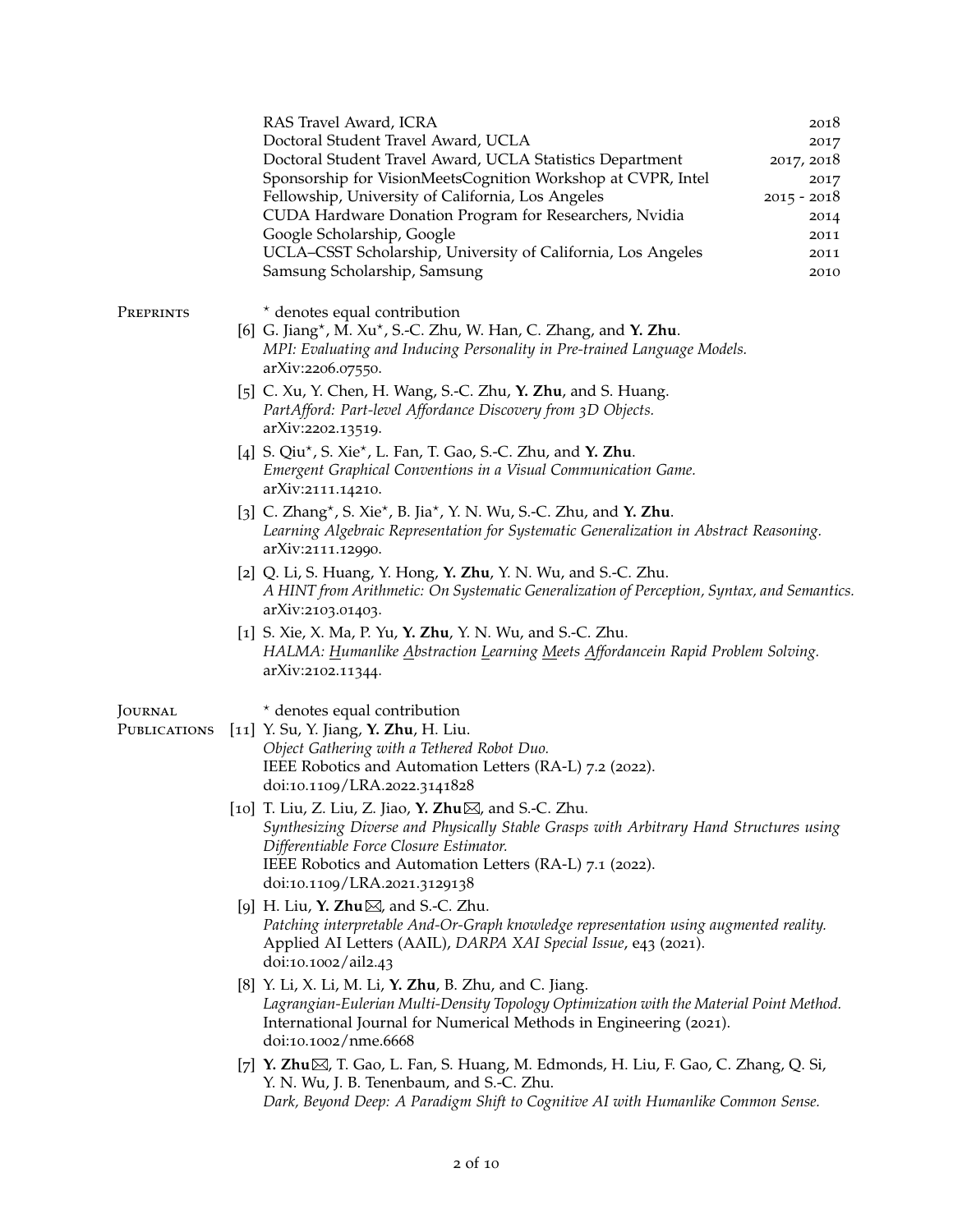Engineering, *Special Issue on Artificial Intelligence* 6.3 (2020): 310-345. doi:10.1016/j.eng.2020.01.011

- [6] X. Wang*<sup>⋆</sup>* , Y. Qiu*<sup>⋆</sup>* , S. Slattery, Y. Fang, M. Li, S.-C. Zhu, **Y. Zhu**, M. Tang, D. Manocha, C. Jiang. *A Massively Parallel and Scalable Multi-GPU Material Point Method.* ACM Transactions on Graphics (TOG) (Proceedings of ACM SIGGRAPH) 39.4 (2020). doi:10.1145/3386569.3392442
- [5] Y. Fang*<sup>⋆</sup>* , Z. Qu*<sup>⋆</sup>* , M. Li, X. Zhang, **Y. Zhu**, M. Aanjaneya, C. Jiang. *IQ-MPM: An Interface Quadrature Material Point Method for Non-sticky Strongly Two-Way Coupled Nonlinear Solids and Fluids.* [Technical Papers Preview Trailer Cover] ACM Transactions on Graphics (TOG) (Proceedings of ACM SIGGRAPH) 39.4 (2020). doi:10.1145/3386569.3392438
- [4] M. Edmonds<sup>★</sup>⊠, F. Gao<sup>★</sup>, H. Liu<sup>\*</sup>, X. Xie<sup>\*</sup>, S. Qi, B. Rothrock, **Y. Zhu** $\boxtimes$ , Y. N. Wu, H. Lu, and S.-C. Zhu $\boxtimes$ . *A tale of two explanations: Enhancing human trust by explaining robot behavior.* Science Robotics 4.37 (2019). doi:10.1126/scirobotics.aay4663
- [3] C. Jiang*<sup>⋆</sup>* , S. Qi*<sup>⋆</sup>* , **Y. Zhu***<sup>⋆</sup>* , S. Huang*<sup>⋆</sup>* , Jenny Lin, Lap-Fai Yu, D. Terzopoulos, and S.-C. Zhu. *Configurable 3D Scene Synthesis and 2D Image Rendering with Per-Pixel Ground Truth using Stochastic Grammars.* International Journal of Computer Vision (IJCV) 126.9 (2018): 920-941. doi:10.1007/s11263-018-1103-5
- [2] Y. Hu, Y. Fang, Z. Ge, Z. Qu, **Y. Zhu**, A. Pradhana, and C. Jiang. *A Moving Least Squares Material Point Method with Displacement Discontinuity and Two-Way Rigid Body Coupling.* ACM Transactions on Graphics (TOG) (Proceedings of ACM SIGGRAPH) 37.4 (2018). doi:10.1145/3197517.3201293
- [1] T. Ye*<sup>⋆</sup>* , S. Qi*<sup>⋆</sup>* , J. Kubricht, **Y. Zhu**, H. Lu, and S.-C. Zhu. *The Martian: Examining Human Physical Judgments Across Virtual Gravity Fields.* Invited Talk at IEEE VR 2017 and VRLA 2017. IEEE Transactions on Visualization and Computer Graphics (TVCG) 23.4 (2017): 1399-1408. doi:10.1109/TVCG.2017.2657235

**CONFERENCE** *<sup>⋆</sup>* denotes equal contribution

Publications [51] P. Yu, S. Xie, X. Ma, B. Jia, B. Pang, R. Gao, **Y. Zhu**, Y. N. Wu, and S.-C. Zhu. *Latent Diffusion Energy-Based Model for Interpretable Text Modeling.* International Conference on Machine Learning (ICML), 2022.

- [50] K. Jiang, A. Dahmani, S. Stacy, B. Jiang, F. Rossano, **Y. Zhu**, and T. Gao. *What Is the Point? A Theory of Mind Model of Relevance.* Annual Conference of the Cognitive Science Society (CogSci), 2022.
- [49] P. Yu, S. Xie, X. Ma, **Y. Zhu**, Y. N. Wu, and S.-C. Zhu. *Unsupervised Foreground Extraction via Deep Region Competition.* Neural Information Processing Systems (NeurIPS), 2021.
- [48] S. Huang, Y. Xie, S.-C. Zhu, **Y. Zhu**. *Spatio-temporal Self-Supervised Representation Learning for 3D Point Clouds.* International Conference on Computer Vision (ICCV), 2021.
- [47] Y. Chen, Q. Li, D. Kong, Y.-L. Kei, T. Gao, **Y. Zhu**, S.-C. Zhu, S. Huang. *YouRefIt: Embodied Reference Understanding with Language and Gesture.* [Oral] International Conference on Computer Vision (ICCV), 2021.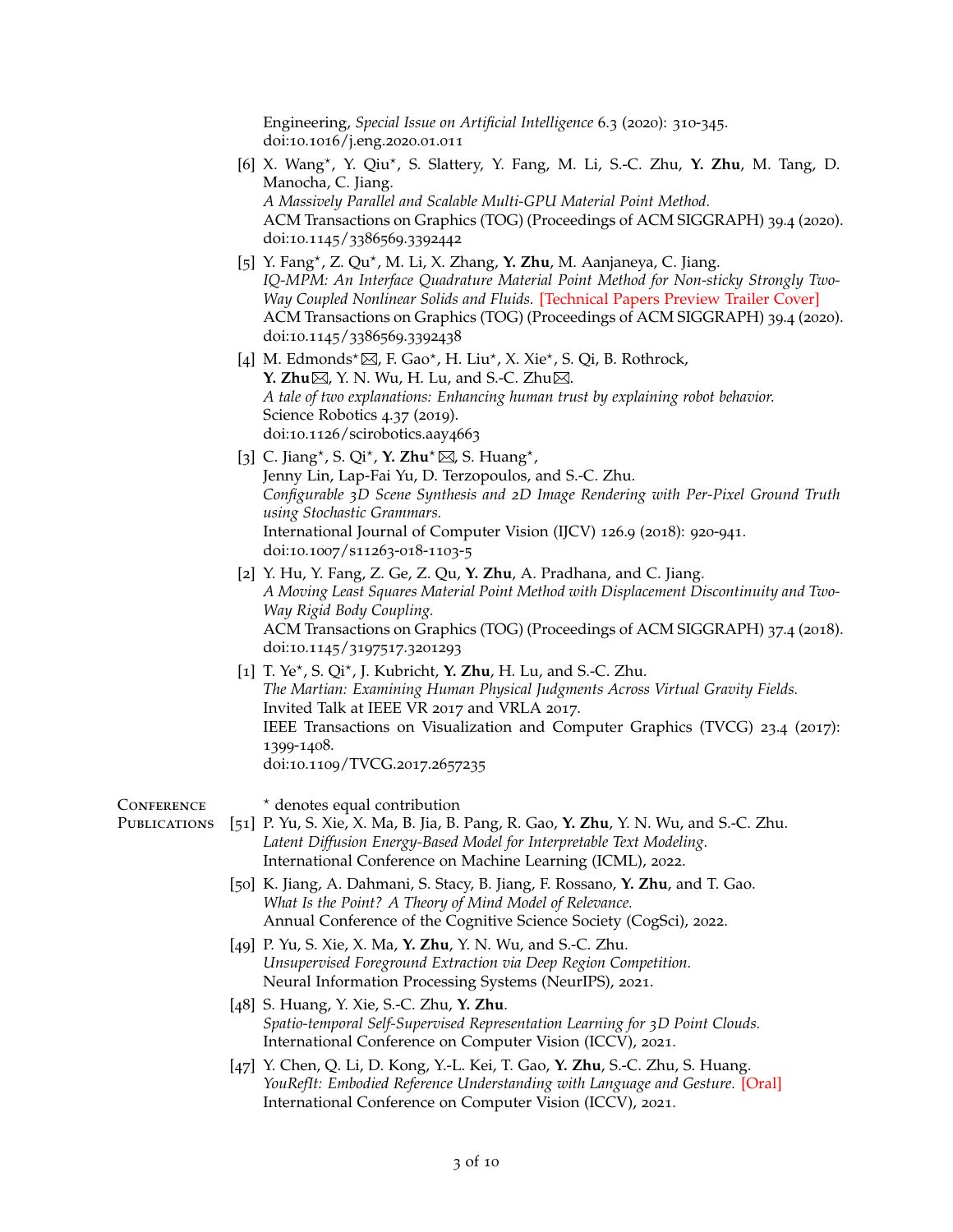- [46] Z. Jiao*<sup>⋆</sup>* , Z. Zhang*<sup>⋆</sup>* , X. Jiang, D. Han, S.-C. Zhu, **Y. Zhu**, and H. Liu. *Consolidated Kinematic Models Promote Coordinated Mobile Manipulations.* [Oral] International Conference on Intelligent Robots and Systems (IROS), 2021.
- [45] Z. Jiao*<sup>⋆</sup>* , Z. Zhang*<sup>⋆</sup>* , W. Wang, D. Han, S.-C. Zhu, **Y. Zhu**, and H. Liu. *Efficient Task Planning for Mobile Manipulation: a Virtual Kinematic Chain Perspective.* [Oral]
	- International Conference on Intelligent Robots and Systems (IROS), 2021.
- [44] Q. Wu, C. Wi, **Y. Zhu**, and J. Joo. *Communicative Learning via Instructional Gestures for Embodied Navigation Agents.* [Oral] International Conference on Intelligent Robots and Systems (IROS), 2021.
- [43] K. Jiang, S. Stacy, C. Wei, A. Chan, F. Rossano, **Y. Zhu**, and T. Gao. *Individual vs. Joint Perception: a Pragmatic Model of Pointing as Communicative Smithian Helping.* Annual Conference of the Cognitive Science Society (CogSci), 2021.
- [42] Z. Zheng, S. Qiu, L. Fan, **Y. Zhu**, and S.-C. Zhu. Grice*: A Grammar-based Dataset for Recovering Implicature and Conversational rEasoning.* Findings of the Association for Computational Linguistics (ACL-Findings), 2021.
- [41] L. Fan*<sup>⋆</sup>* , S. Qiu*<sup>⋆</sup>* , Z. Zheng, T. Gao, S.-C. Zhu, and **Y. Zhu**. *Learning Triadic Belief Dynamics in Nonverbal Communication from Videos.* [Oral] Computer Vision and Pattern Recognition (CVPR), 2021.
- [40] C. Zhang*<sup>⋆</sup>* , B. Jia*<sup>⋆</sup>* , S.-C. Zhu, and **Y. Zhu**. *Abstract Spatial-Temporal Reasoning via Probabilistic Abduction and Execution.* Computer Vision and Pattern Recognition (CVPR), 2021.
- [39] C. Zhang, B. Jia, M. Edmonds, S.-C. Zhu, and **Y. Zhu**. *ACRE: Abstract Causal REasoning Beyond Covariation.* Computer Vision and Pattern Recognition (CVPR), 2021.
- [38] M. Han*<sup>⋆</sup>* , Z. Zhang*<sup>⋆</sup>* , Z. Jiao, X. Xie, **Y. Zhu**, S.-C. Zhu, and H. Liu. *Reconstructing Interactive 3D Scenes via Panoptic Mapping and Physical Reasoning.* [Oral] International Conference on Robotics and Automation (ICRA), 2021.
- [37] X. Xie, C. Zhang, **Y. Zhu**, Y. N. Wu, and S.-C. Zhu. *Congestion-aware Multi-agent Trajectory Prediction for Collision Avoidance.* [Oral] International Conference on Robotics and Automation (ICRA), 2021.
- [36] B. Jia, Y. Chen, S. Huang, **Y. Zhu**, and S.-C. Zhu. *LEMMA: A Multi-view Dataset for Learning Multi-agent Multi-task Activities.* European Conference on Computer Vision (ECCV), 2020.
- [35] Z. Zhang, **Y. Zhu**, and S.-C. Zhu. *Graph-based Hierarchical Knowledge Representation for Robot Task Transfer from Virtual to Physical World.* [Best Paper Finalist] International Conference on Intelligent Robots and Systems (IROS), 2020.
- [34] S. Qiu, H. Liu, Z. Zhzng, **Y. Zhu**, and S.-C. Zhu. *Human-Robot Interaction in a Shared Augmented Reality Workspace.* [Oral] International Conference on Intelligent Robots and Systems (IROS), 2020.
- [33] T. Yuan, H. Liu, L. Fan, Z. Zheng, T. Gao, **Y. Zhu**, and S.-C. Zhu. *Joint Inference of States, Robot Knowledge, and Human (False-)Beliefs.* [Oral] International Conference on Robotics and Automation (ICRA), 2020.
- [32] Z. Zhang, H. Liu, Z. Jiao, **Y. Zhu**, and S.-C. Zhu. *Congestion-aware Evacuation Routing using Augmented Reality Devices.* [Oral] International Conference on Robotics and Automation (ICRA), 2020.
- [31] M. Edmonds, X. Ma, S. Qi, **Y. Zhu**, H. Lu, and S.-C. Zhu. *Theory-based Causal Transfer: Integrating Instance-level Induction and Abstract-level Structure*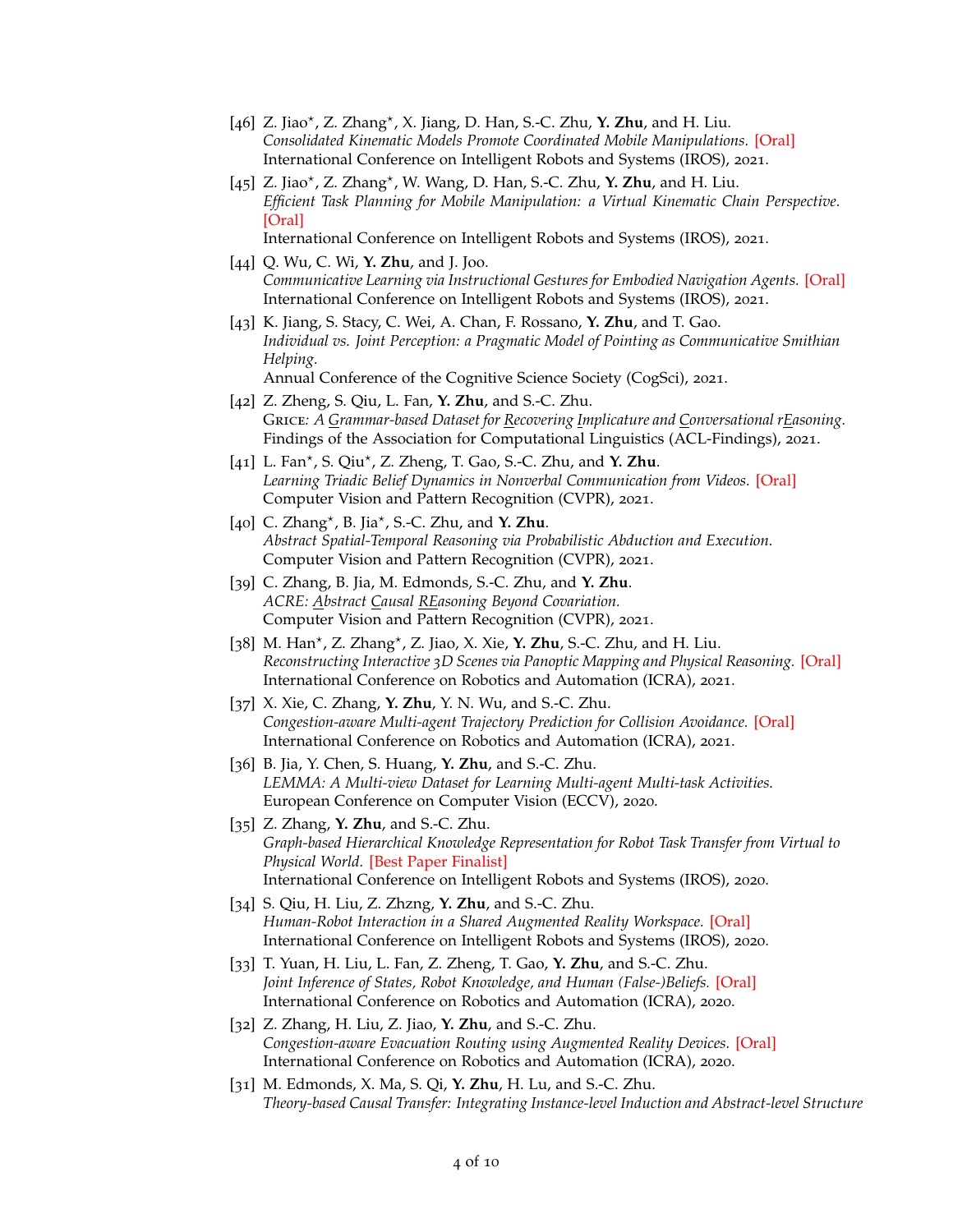*Learning.* [Oral]

AAAI Conference on Artificial Intelligence (AAAI), 2020.

- [30] W. Zhang, C. Zhang, **Y. Zhu**, and S.-C. Zhu. *Machine Number Sense: Abstract Symbolic-Processing and Concrete Problem-Solving.* [Oral] AAAI Conference on Artificial Intelligence (AAAI), 2020.
- [29] C. Zhang, B. Jia, F. Gao, **Y. Zhu**, H. Lu, and S.-C. Zhu. *Learning Perceptual Inference by Contrasting.* [Spotlight] Neural Information Processing Systems (NeurIPS), 2019.
- [28] S. Huang, Y. Chen, T. Yuan, S. Qi, **Y. Zhu**, and S.-C. Zhu. *3D Object Detection from a Single RGB Image via Perspective Points.* Neural Information Processing Systems (NeurIPS), 2019.
- [27] Y. Chen<sup>\*</sup>, S. Huang<sup>\*</sup>, T. Yuan, **Y. Zhu**, S. Qi, and S.-C. Zhu. *Holistic*++ *Scene Understanding: Single-view 3D Holistic Scene Parsing and Human Pose Estimation with Human-Object Interaction and Physical Commonsense.* International Conference on Computer Vision (ICCV), 2019.
- [26] X. Xie*<sup>⋆</sup>* , C. Li*<sup>⋆</sup>* , C. Zhang, **Y. Zhu**, and S.-C. Zhu. *Learning Virtual Grasp with Failed Demonstrations via Bayesian Inverse Reinforcement Learning.* [Oral] International Conference on Intelligent Robots and Systems (IROS), 2019.
- [25] M. Edmonds, S. Qi, **Y. Zhu**, J. Kubricht, S.-C. Zhu, and H. Lu. *Decomposing Human Causal Learning: Bottom-up Associative Learning and Top-down Schema Reasoning.* Annual Conference of the Cognitive Science Society (CogSci), 2019.
- [24] C. Zhang*<sup>⋆</sup>* , F. Gao*<sup>⋆</sup>* , B. Jia, **Y. Zhu**, and S.-C. Zhu. *RAVEN: A Dataset for Relational and Analogical Visual rEasoNing.* Computer Vision and Pattern Recognition (CVPR), 2019.
- [23] X. Xie, H. Liu, Z. Zhang, Y. Qiu, F. Gao, S. Qi, **Y. Zhu**, and S.-C. Zhu. *VRGym: A Virtual Testbed for Physical and Interactive AI.* [Best Paper] ACM Turing Celebration Conference (TURC), 2019.
- [22] H. Liu*<sup>⋆</sup>* , Z. Zhang*<sup>⋆</sup>* , X. Xie, **Y. Zhu**, Y. Liu, Y. Wang, and S.-C. Zhu. *High-Fidelity Grasping in Virtual Reality using a Glove-based System.* International Conference on Robotics and Automation (ICRA), 2019.
- [21] H. Liu*<sup>⋆</sup>* , Z. Zhang*<sup>⋆</sup>* , **Y. Zhu**, and S.-C. Zhu. *Self-Supervised Incremental Learning for Sound Source Localization in Complex Indoor Environment.* International Conference on Robotics and Automation (ICRA), 2019.
- [20] H. Liu, C. Zhang, **Y. Zhu**, C. Jiang, and S.-C. Zhu. *Mirroring without Overimitation: Learning Functionally Equivalent Manipulation Actions.* [Spotlight] AAAI Conference on Artificial Intelligence, 2019.
- [19] C. Zhang, **Y. Zhu**, and S.-C. Zhu. *MetaStyle: Three-Way Trade-Off Among Speed, Flexibility and Quality in Neural Style Transfer.* [Spotlight] AAAI Conference on Artificial Intelligence, 2019.
- [18] S. Huang, S. Qi, Y. Xiao, **Y. Zhu**, Y. N. Wu, and S.-C. Zhu. *Cooperative Holisctic Scene Understanding: Unifying 3D Object, Layout, and Camera Pose Estimation.* Neural Information Processing Systems (NeurIPS), 2018.
- [17] S. Huang, S. Qi, **Y. Zhu**, Y. Xiao, Y. Xu, and S.-C. Zhu. *3D Scene Parsing and Reconstruction from a Single RGB Image via Holistic Scene Grammar.*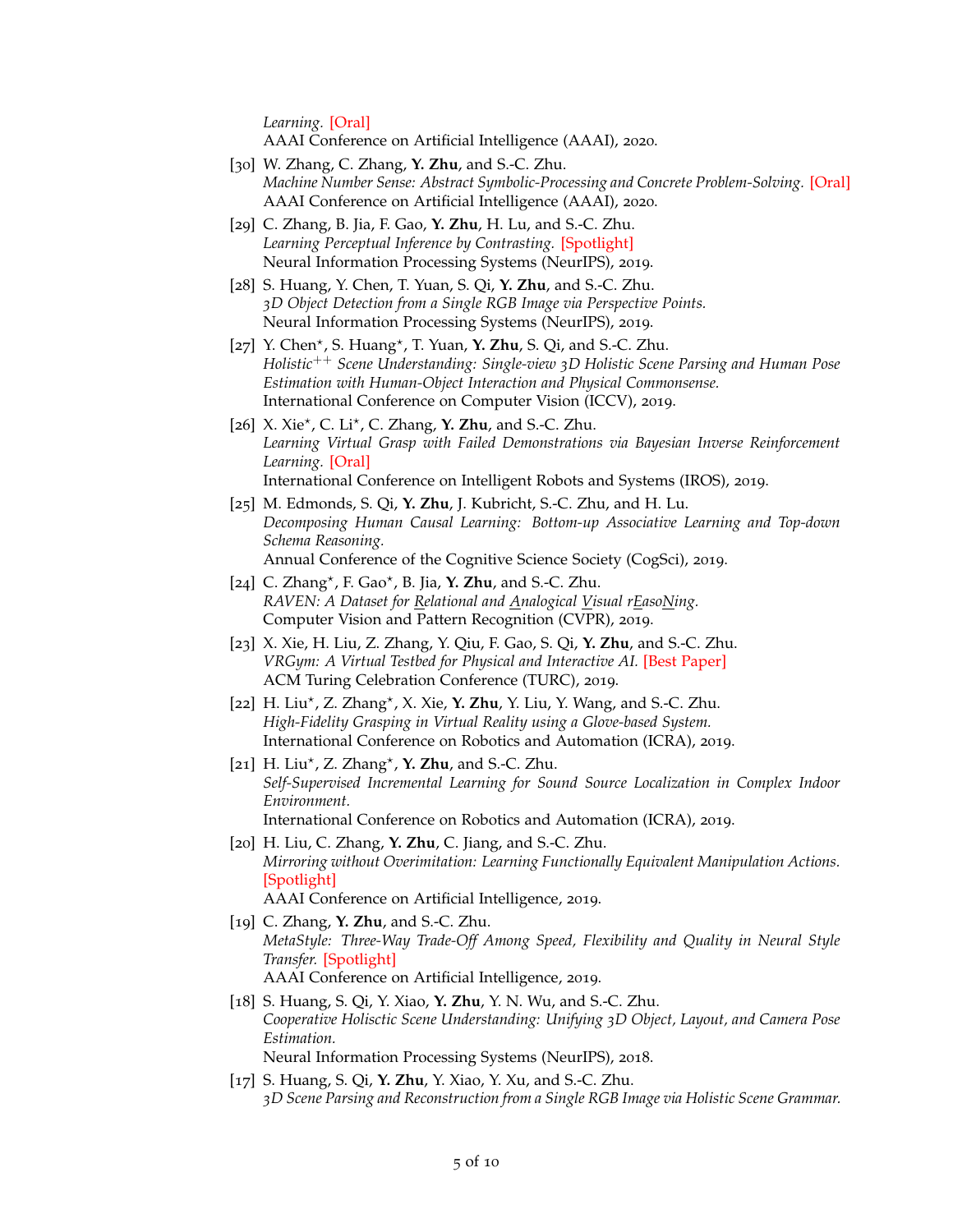European Conference on Computer Vision (ECCV), 2018.

- [16] M. Edmonds<sup>\*</sup>, J. Kubricht<sup>\*</sup>, C. Summers, **Y. Zhu**, B. Rothrock, S.-C. Zhu, and H. Lu. *Human Causal Transfer: Challenges for Deep Reinforcement Learning.* [Oral] Annual Conference of the Cognitive Science Society (CogSci), 2018.
- [15] S. Qi, **Y. Zhu**, S. Huang, C. Jiang, and S.-C. Zhu. *Human-centric Indoor Scene Synthesis using Stochastic Grammar.* Computer Vision and Pattern Recognition (CVPR), 2018.
- [14] H. Liu*<sup>⋆</sup>* , Y. Zhang*<sup>⋆</sup>* , W. Si, X. Xie, **Y. Zhu**, and S.-C. Zhu. *Interactive Robot Knowledge Patching using Augmented Reality.* International Conference on Robotics and Automation (ICRA), 2018.
- [13] X. Xie*<sup>⋆</sup>* , H. Liu*<sup>⋆</sup>* , M. Edmonds, F. Gao, S. Qi, **Y. Zhu**, B. Rothrock, and S.-C. Zhu. *Unsupervised Learning of Hierarchical Models for Hand-Object Interactions using Tactile Glove.* International Conference on Robotics and Automation (ICRA), 2018.
- [12] D. Wang<sup>\*</sup>, J. Kubricht<sup>\*</sup>, **Y. Zhu**<sup>\*</sup>, W. Liang, S.-C. Zhu, C. Jiang, and H. Lu. *Spatially Perturbed Collision Sounds Attenuate Perceived Causality in 3D Launching Events.* [Oral]
	- IEEE Conference on Virtual Reality and 3D User Interfaces (IEEE VR), 2018.
- [11] W. Liang, **Y. Zhu**, and S.-C. Zhu. *Tracking Occluded Objects and Recovering Incomplete Trajectories by Reasoning about Containment Relations and Human Actions.* [Spotlight] AAAI Conference on Artificial Intelligence (AAAI), 2018.
- [10] M. Edmonds*<sup>⋆</sup>* , F. Gao*<sup>⋆</sup>* , X. Xie, H. Liu, **Y. Zhu**, B. Rothrock, and S.-C. Zhu. *Feeling the Force: Integrating Force and Pose for Fluent Discovery through Imitation Learning to Open Medicine Bottles.* [Oral] International Conference on Intelligent Robots and Systems (IROS), 2017.
	- [9] H. Liu<sup>\*</sup>, X. Xie<sup>\*</sup>, M. Millar<sup>\*</sup>, M. Edmonds, F. Gao, **Y. Zhu**, V. J. Santos, B. Rothrock, and S.-C. Zhu. *A Glove-based System for Studying Hand-Object Manipulation via Pose and Force Sensing.* [Oral]

International Conference on Intelligent Robots and Systems (IROS), 2017.

[8] J. Kubricht<sup>\*</sup>, **Y. Zhu**<sup>\*</sup>, C. Jiang<sup>\*</sup>, D. Terzopoulos, S.-C. Zhu, and H. Lu. *Consistent Probabilistic Simulation Underlying Human Judgment in Substance Dynamics.* [Oral]

Annual Conference of the Cognitive Science Society (CogSci), 2017.

- [7] J Lin*<sup>⋆</sup>* , **Y. Zhu***<sup>⋆</sup>* , J. Kubricht*<sup>⋆</sup>* , S.-C. Zhu, and H. Lu. *Visuomotor Adaptation and Sensory Recalibration in Reversed Hand Movement Task.* Annual Conference of the Cognitive Science Society (CogSci), 2017.
- [6] J. Lin*<sup>⋆</sup>* , X. Guo*<sup>⋆</sup>* , J. Shao*<sup>⋆</sup>* , C. Jiang, **Y. Zhu**, and S.-C. Zhu. *A Virtual Reality Platform for Dynamic Human-Scene Interaction.* [Oral] ACM SIGGRAPH Asia 2016, Workshop on Virtual Reality meets Physical Reality
- [5] W. Liang, Y. Zhao, **Y. Zhu**, and S.-C. Zhu. *What is Where: Inferring Containment Relations from Videos.* [Oral] International Joint Conference on Artificial Intelligence (IJCAI), 2016.
- [4] J. Kubricht<sup>\*</sup>, C. Jiang<sup>\*</sup>, **Y. Zhu**<sup>\*</sup>, S.-C. Zhu, D. Terzopoulos, and H. Lu. *Probabilistic Simulation Predicts Human Performance on Viscous Fluid-Pouring Problem.* [Oral]

Annual Conference of the Cognitive Science Society (CogSci), 2016.

[3] Y. Zhu<sup>\*</sup>, C. Jiang<sup>\*</sup>, Y. Zhao, D. Terzopoulos, and S.-C. Zhu. *Inferring Forces and Learning Human Utilities From Videos.* [Oral]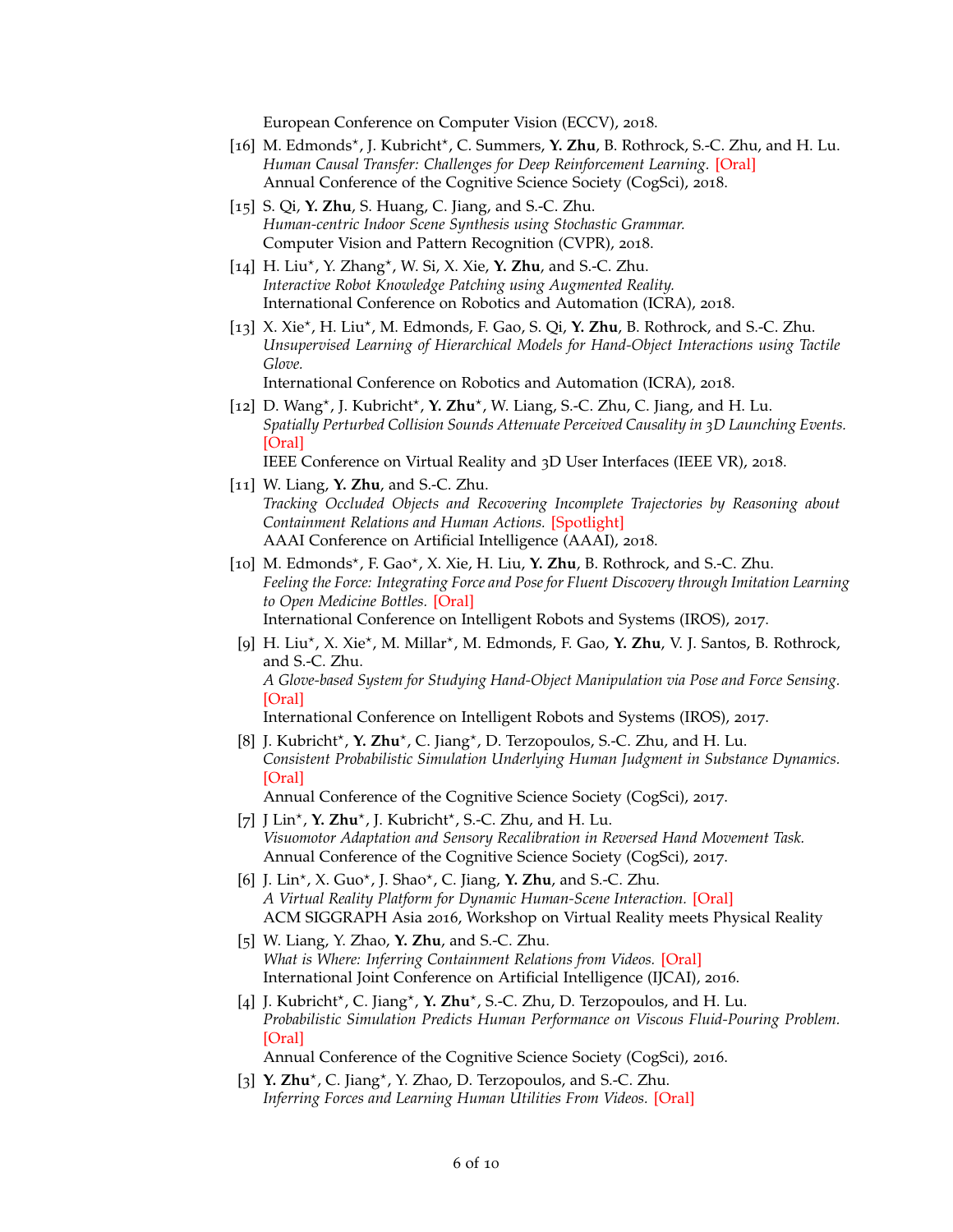| Computer Vision and Pattern Recognition (CVPR), 2016.                                                                                                                                                                                                                                                                                                                                                                         |
|-------------------------------------------------------------------------------------------------------------------------------------------------------------------------------------------------------------------------------------------------------------------------------------------------------------------------------------------------------------------------------------------------------------------------------|
| [2] W. Liang, Y. Zhao, Y. Zhu, and S.-C. Zhu.<br>Evaluating Human Cognition of Containing Relations with Physical Simulation. [Oral]<br>Annual Conference of the Cognitive Science Society (CogSci), 2015.                                                                                                                                                                                                                    |
| [1] Y. Zhu <sup>*</sup> , Y. Zhao <sup>*</sup> , and S.-C. Zhu.<br>Understanding Tools: Task-Oriented Object Modeling, Learning and Recognition.<br>Computer Vision and Pattern Recognition (CVPR), 2015.                                                                                                                                                                                                                     |
| J. Jeon, K. Micinski, J. Vaughan, N. Reddy, Y. Zhu, J. Foster, and T. Millstein.<br>Dr. Android and Mr. Hide: Fine-grained security policies on unmodified Android.<br>Technical Reports of the Computer Science Department, University of Maryland,<br>2015                                                                                                                                                                  |
| <b>Conference Organization</b>                                                                                                                                                                                                                                                                                                                                                                                                |
| Co-chair, Computer Vision and Pattern Recognition (CVPR) 2020 Workshop on<br>3D Scene Understanding for Vision, Graphics, and Robotics                                                                                                                                                                                                                                                                                        |
| Webmaster, Computer Vision and Pattern Recognition (CVPR) 2019                                                                                                                                                                                                                                                                                                                                                                |
| Co-chair, Computer Vision and Pattern Recognition (CVPR) 2019 Workshop on<br>3D Scene Understanding for Vision, Graphics, and Robotics                                                                                                                                                                                                                                                                                        |
| Co-chair, Computer Vision and Pattern Recognition (CVPR) 2019 Workshop on<br>Vision meets Cognition: Functionality, Physics, Intentionality and Causality                                                                                                                                                                                                                                                                     |
| Co-chair, Computer Vision and Pattern Recognition (CVPR) 2018 Workshop on<br>Vision meets Cognition: Functionality, Physics, Intentionality and Causality                                                                                                                                                                                                                                                                     |
| Co-chair, Computer Vision and Pattern Recognition (CVPR) 2017 Workshop on<br>Vision meets Cognition: Functionality, Physics, Intentionality and Causality                                                                                                                                                                                                                                                                     |
| Co-chair, SIGGRAPH Asia 2016 Workshop on<br>Virtual Reality meets Physical Reality: Modelling and Simulating Virtual Humans<br>and Environments                                                                                                                                                                                                                                                                               |
| Co-chair, CogSci 2016 Workshop on<br>Physical and Social Scene Understanding                                                                                                                                                                                                                                                                                                                                                  |
| Organizer, MURI Annual Review Meeting, Zoom, 2020.<br>Student Organizer, MURI Annual Review Meeting, UCLA, 2017.<br>Student Organizer, MURI Annual Review Meeting, Lake Arrowhead, 2015.                                                                                                                                                                                                                                      |
| Peer-reviewed Journals and Conferences                                                                                                                                                                                                                                                                                                                                                                                        |
| Journals:<br>Reviewer, Nature Machine Intelligence<br>Reviewer, Transactions on Pattern Analysis and Machine Intelligence (PAMI)<br>Reviewer, International Journal of Computer Vision (IJCV)<br>Reviewer, Transactions on Image Processing (T-IP)<br>Computer Vision & Graphics:<br>Area Chair, Computer Vision and Pattern Recognition (CVPR), 2021<br>Reviewer, Transactions on Visualization and Computer Graphics (TVCG) |
|                                                                                                                                                                                                                                                                                                                                                                                                                               |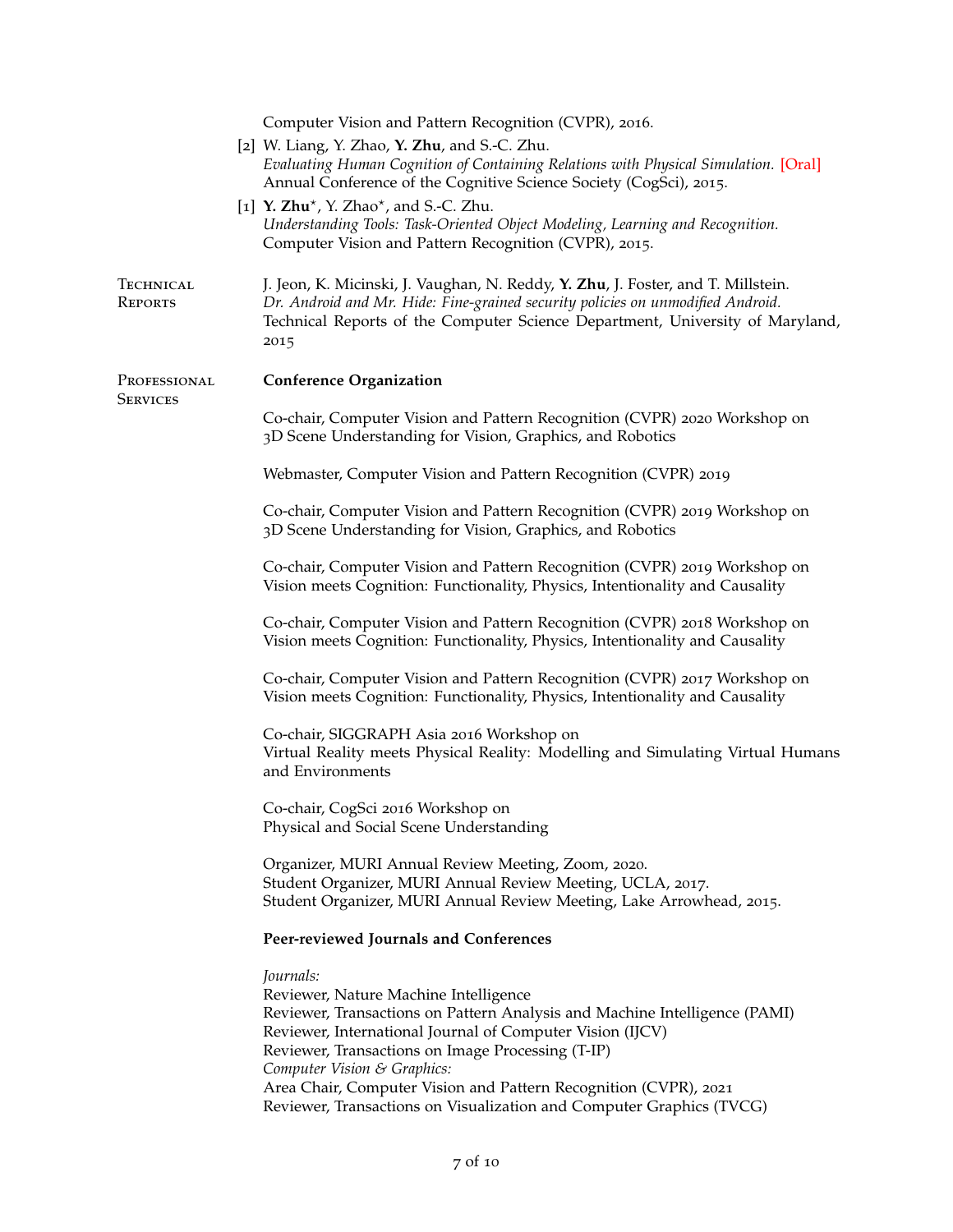|                      | Reviewer, Computer Vision and Pattern Recognition (CVPR), 2015-2020,2022<br>Reviewer, International Conference on Computer Vision (ICCV), 2015-2021<br>Reviewer, European Conference on Computer Vision (ECCV), 2018-2020<br>Reviewer, AAAI Conference on Artificial Intelligence (AAAI), 2020-2022<br>Reviewer, British Machine Vision Conference (BMVC), 2017-2021 |  |
|----------------------|----------------------------------------------------------------------------------------------------------------------------------------------------------------------------------------------------------------------------------------------------------------------------------------------------------------------------------------------------------------------|--|
|                      | Machine Learning:<br>Reviewer, Neural Information Processing Systems (NeurIPS), 2019-2021<br>Reviewer, International Conference on Learning Representations (ICLR), 2021-2022<br>Reviewer, International Conference on Machine Learning (ICML), 2020-2022<br>Robotics:                                                                                               |  |
|                      | Reviewer, International Conference on Robotics and Automation (ICRA), 2020-2022<br>Session Chair/Reviewer, International Conference on Intelligent Robots and Systems<br>(IROS), 2019-2021                                                                                                                                                                           |  |
|                      | Cognitive Science:<br>Reviewer, Annual Conference of the Cognitive Science Society (CogSci), 2015-2022<br>Human-Computer Interaction:                                                                                                                                                                                                                                |  |
|                      | Reviewer, IEEE Virtual Reality and 3D User Interfaces (IEEE VR), 2018-2020<br>Reviewer, ACM User Interface Software and Technology Symposium (UIST), 2018<br>Reviewer, ACM Tangible, Embedded, and Embodied Interactions (TEI), 2019<br>Reviewer, ACM Multimedia (MM), 2019-2021                                                                                     |  |
|                      | <b>Department and University Services</b>                                                                                                                                                                                                                                                                                                                            |  |
|                      | External Reviewer, Research Grants Council (RGC) of Hong Kong, 2019-2021<br>Faculty Leader, Peer Seminars in Math/Stat, UCLA-CSST, 2019, 2016<br>Student Reviewer, UCLA Computer Science Graduate Admission, 2015-2020<br>Student Reviewer, UCLA-CSST Program Admission, 2016-2020<br>PhD Student Ambassadors, UCLA Computer Science Department, 2016-2018           |  |
| <b>INVITED TALKS</b> | Dark, Beyond Deep: Computer Vision with Humanlike Common Sense<br>at Institute for AI Industry Research (AIR), Tsinghua University<br>May 2022                                                                                                                                                                                                                       |  |
|                      | Dark, Beyond Deep: Computer Vision with Humanlike Common Sense<br>at Baidu Research<br>August 2020                                                                                                                                                                                                                                                                   |  |
|                      | Guest Lecture: Object and Scene Understanding<br>at UCLA Statistics 232C: Cognitive Artificial Intelligence<br>June $2020$                                                                                                                                                                                                                                           |  |
|                      | Guest Lecture: Visual Reasoning<br>at UCLA Statistics 232C: Cognitive Artificial Intelligence<br>March 2019                                                                                                                                                                                                                                                          |  |
|                      | Joint Parsing for Understanding 3D Scenes and Human Activities in Videos<br>at UCLA CDSC/InTrans Project Annual Review<br>February 2019                                                                                                                                                                                                                              |  |
|                      | Visual Commonsense Reasoning<br>October 2018<br>at PKU-UCLA JRI Annual Symposium                                                                                                                                                                                                                                                                                     |  |
|                      | Object and Scene Understanding: From Passive Observation to Active Interaction<br>at ONR MURI Annual Review Meeting<br>September 2018                                                                                                                                                                                                                                |  |
|                      | Visual Commonsense Reasoning<br>at CVPR Workshop on Visual Understanding of Humans in Crowd Scene June 2018                                                                                                                                                                                                                                                          |  |
|                      | Guest Lecture: Tools and Functionality                                                                                                                                                                                                                                                                                                                               |  |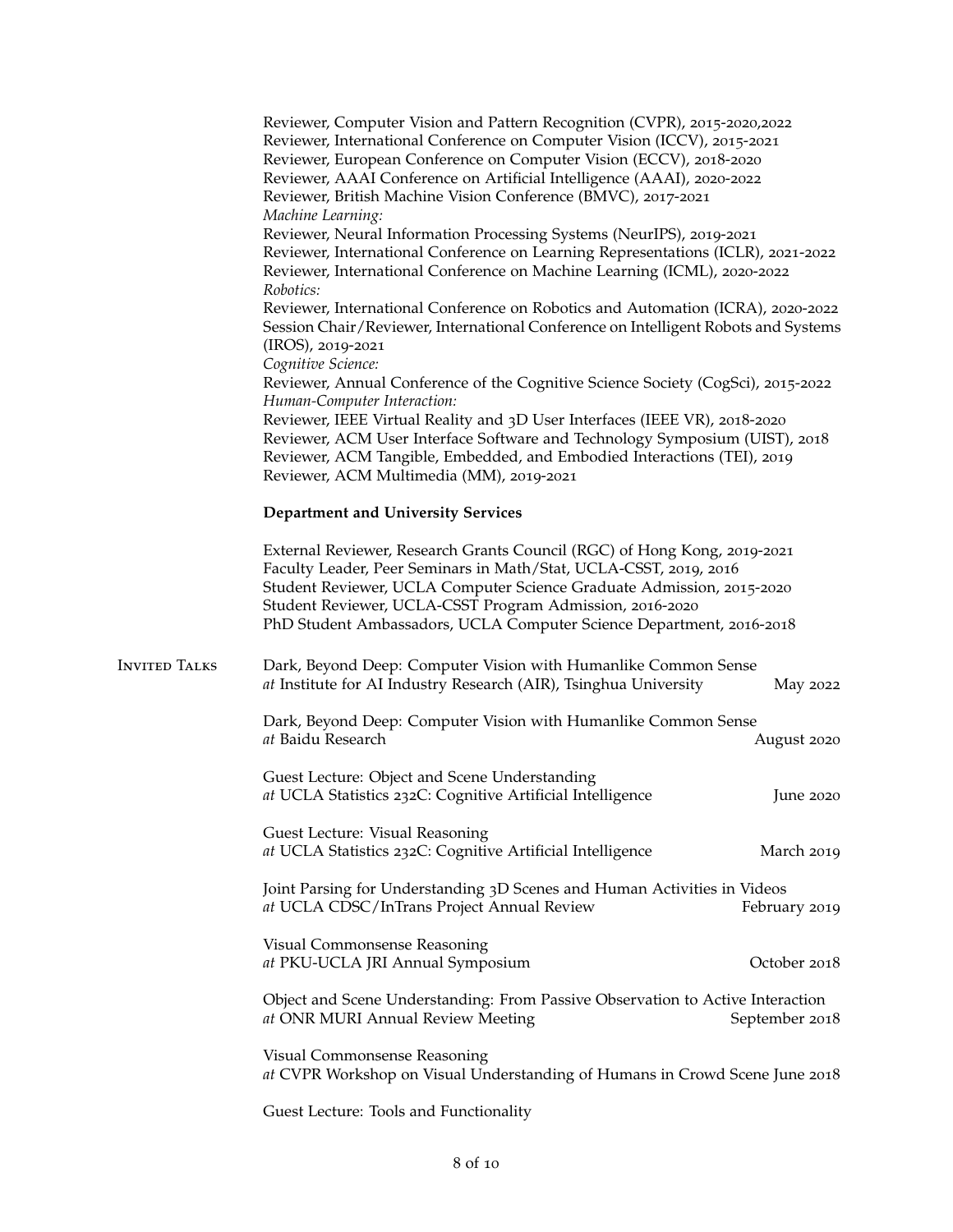|                             | at UCLA Statistics 232C: Cognitive Artificial Intelligence                                                                                                                                                                                                                                                                                                                                                                                                                       | May 2018       |
|-----------------------------|----------------------------------------------------------------------------------------------------------------------------------------------------------------------------------------------------------------------------------------------------------------------------------------------------------------------------------------------------------------------------------------------------------------------------------------------------------------------------------|----------------|
|                             | Guest Lecture: How to Build a Cognitive Robot<br>at UCLA Comm. Study 155: Artificial Intelligence and New Media                                                                                                                                                                                                                                                                                                                                                                  | May 2017       |
|                             | To Feel and Dream: Data for Intelligent Machine Beyond Images and Texts<br>at Teddy Talk in plenary session at CRESSTCON 2016                                                                                                                                                                                                                                                                                                                                                    | September 2016 |
|                             | Understanding Functionality and Affordance of Objects and Scenes<br>at Beijing Institute of Technology                                                                                                                                                                                                                                                                                                                                                                           | May 2016       |
|                             | Functionality and Affordance of Objects and Scenes<br>at Princeton Vision Group                                                                                                                                                                                                                                                                                                                                                                                                  | February 2016  |
|                             | Understanding Objects as Tools, Containers and Chairs<br>at UCLA Computational Vision and Learning Lab                                                                                                                                                                                                                                                                                                                                                                           | November 2015  |
|                             | Learning from Human Demonstration: Understanding Objects as Tools<br>at ONR MURI Annual Review Meeting                                                                                                                                                                                                                                                                                                                                                                           | September 2015 |
|                             | Understanding Tool Use: a Task-oriented Vision Problem<br>at ONR MURI Annual Review Meeting                                                                                                                                                                                                                                                                                                                                                                                      | December 2014  |
|                             | What is a Tool? Going beyond what is where<br>at DARPA MSEE Annual Review Meeting                                                                                                                                                                                                                                                                                                                                                                                                | September 2014 |
| IN THE PRESS                | Our work on Explainable AI (XAI) was featured in<br>IEEE Spectrum, UCLA Samueli School of Engineering, Smithsonian, etc.                                                                                                                                                                                                                                                                                                                                                         | Dec 2019       |
|                             | Our work on Scene Understanding was featured in<br><b>UCLA Statistics Moments.</b>                                                                                                                                                                                                                                                                                                                                                                                               | June 2016      |
|                             | UCLA Daily Bruin Prime issued a special interview on our work.<br>Give a Robot a Fish                                                                                                                                                                                                                                                                                                                                                                                            | May 2016       |
|                             | Our work on "Understanding Tools" was featured in<br><b>Statistics Department News.</b>                                                                                                                                                                                                                                                                                                                                                                                          | June $2015$    |
| <b>COLLABORATORS</b>        | - Prof. Chenfanfu Jiang, Computer Graphics Group, UPenn<br>- Prof. Hongjing Lu, Department of Mathematics, UCLA<br>- Prof. Ying Nian Wu, Department of Statistics, UCLA<br>- Prof. Tao Gao, Department of Statistics and Communication Studies, UCLA<br>- Prof. Federico Rossano, Comparative Cognition Lab, UCSD<br>- Prof. Demetri Terzopoulos, Computer Graphics & Vision Laboratory, UCLA                                                                                    |                |
| <b>STUDENTS</b><br>MENTORED | - Wenhe Zhang, Master in Computer Science, UCLA, 2020 Fall<br>- Xiaojian Ma, Master in Computer Science, UCLA, 2019 Fall<br>- Xiaolin Fang, PhD in Computer Science, MIT, 2019 Fall<br>- Shu Wang, PhD in Statistics, UCLA, 2018 Fall<br>- Wenwen Si, Master in Computer Vision, CMU, 2018 Fall<br>- Hangxin Liu, PhD in Computer Science, UCLA, 2018 Spring<br>- Jenny Lin, PhD in Computer Science, CMU, 2017 Fall<br>- Mark Edmonds, PhD in Computer Science, UCLA, 2017 Fall |                |